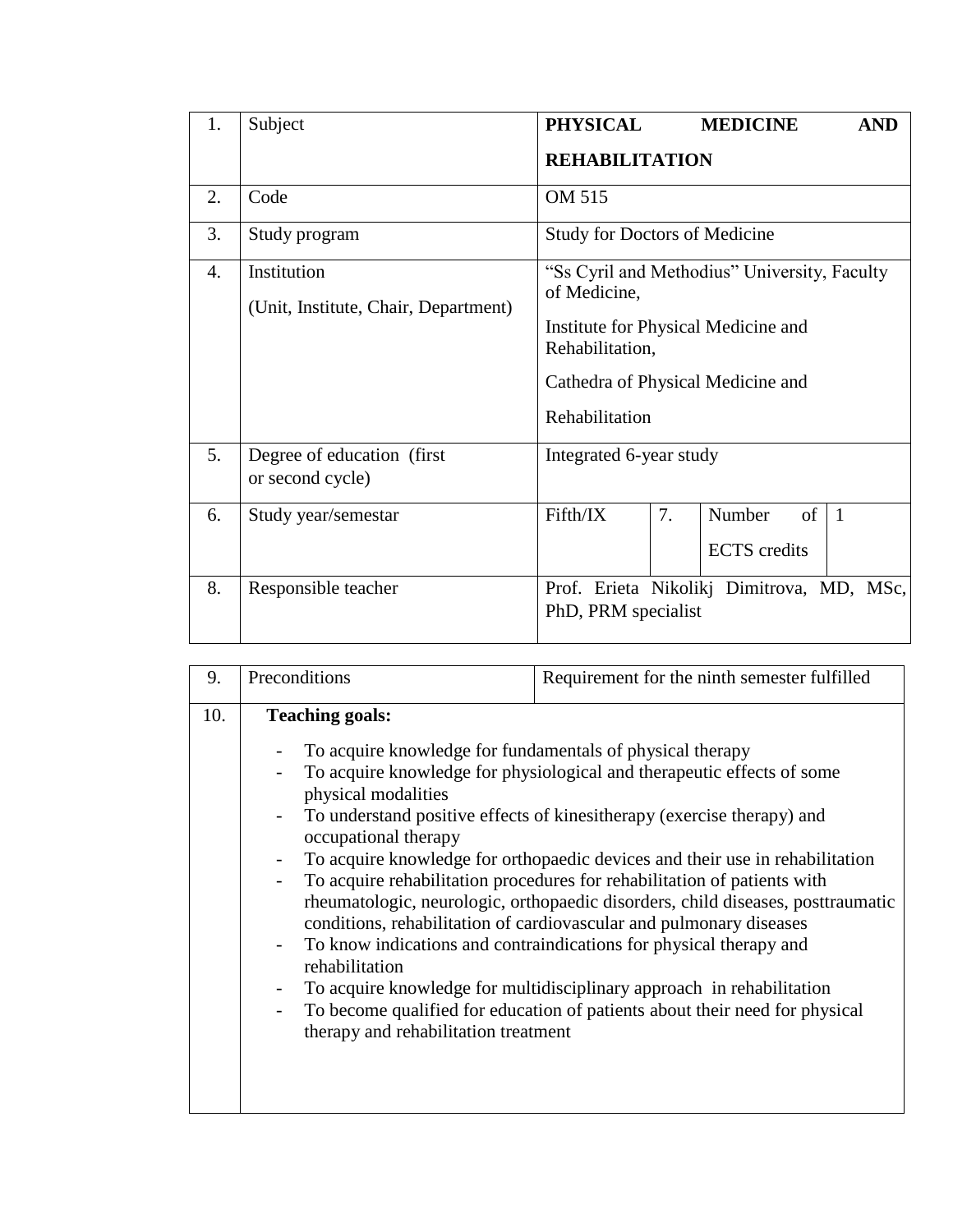| 11. | <b>Brief content</b>                                                                                                                                                                                                                                                                                                                                                                                                                                                                                                                                                                                                                                                                                                                                                                                                                                                                                                                                                                               |      |      |                                                   |                                                                                    |  |  |  |
|-----|----------------------------------------------------------------------------------------------------------------------------------------------------------------------------------------------------------------------------------------------------------------------------------------------------------------------------------------------------------------------------------------------------------------------------------------------------------------------------------------------------------------------------------------------------------------------------------------------------------------------------------------------------------------------------------------------------------------------------------------------------------------------------------------------------------------------------------------------------------------------------------------------------------------------------------------------------------------------------------------------------|------|------|---------------------------------------------------|------------------------------------------------------------------------------------|--|--|--|
|     | <b>Theoretical course:</b>                                                                                                                                                                                                                                                                                                                                                                                                                                                                                                                                                                                                                                                                                                                                                                                                                                                                                                                                                                         |      |      |                                                   |                                                                                    |  |  |  |
|     | Introduction to physical medicine and rehabilitation<br>$\overline{\phantom{a}}$<br>Patient's examination<br>Heat therapy<br>$\overline{\phantom{a}}$<br>Light therapy<br>$\overline{\phantom{a}}$<br>Hydrotherapy<br>$\overline{\phantom{a}}$<br>Balneotherapy<br>$\sim$ $-$<br>Fundamentals of electrotherapy<br>$\sim$ $-$<br>Manual therapy- massage, and spinal traction<br>$\overline{\phantom{0}}$<br>Fundamentals of exercise therapy<br>$\overline{\phantom{a}}$<br>Occupational therapy<br>-<br>Orthopaedic devices<br>$\overline{\phantom{a}}$<br>Rehabilitation of patients with rheumatologic diseases<br>$\overline{\phantom{a}}$<br>Rehabilitation of patients with neurologic diseases<br>$\overline{\phantom{a}}$<br>Rehabilitation of patients with orthopaedic diseases and posttraumatic<br>$\overline{\phantom{a}}$<br>conditions<br>Rehabilitation of diseases in childhood<br>Rehabilitation of patients with cardiology and pulmonary diseases<br>$\overline{\phantom{a}}$ |      |      |                                                   |                                                                                    |  |  |  |
|     | <b>Practical lessons:</b><br>Introduction to different therapeutic rehabilitation programs<br>Training for application of some methods of physical therapy in a variety of injuries<br>and illnesses (infra-red rays, ultraviolet rays, ice therapy)                                                                                                                                                                                                                                                                                                                                                                                                                                                                                                                                                                                                                                                                                                                                               |      |      |                                                   |                                                                                    |  |  |  |
| 12. | <b>Methods of studying:</b>                                                                                                                                                                                                                                                                                                                                                                                                                                                                                                                                                                                                                                                                                                                                                                                                                                                                                                                                                                        |      |      |                                                   |                                                                                    |  |  |  |
|     | instruction, independent study by using textbooks.                                                                                                                                                                                                                                                                                                                                                                                                                                                                                                                                                                                                                                                                                                                                                                                                                                                                                                                                                 |      |      |                                                   | Interactive teaching during lectures and practical trainings, classes of practical |  |  |  |
| 13. | Total available time:                                                                                                                                                                                                                                                                                                                                                                                                                                                                                                                                                                                                                                                                                                                                                                                                                                                                                                                                                                              |      |      | 30 classes                                        |                                                                                    |  |  |  |
| 14. | Organization of the course<br>course                                                                                                                                                                                                                                                                                                                                                                                                                                                                                                                                                                                                                                                                                                                                                                                                                                                                                                                                                               |      |      |                                                   | 15 classes - theoretical course, practical                                         |  |  |  |
|     | 15 classes - home individual learning                                                                                                                                                                                                                                                                                                                                                                                                                                                                                                                                                                                                                                                                                                                                                                                                                                                                                                                                                              |      |      |                                                   |                                                                                    |  |  |  |
| 15. | 15.1<br>Forms of teaching<br>activities<br>lessons                                                                                                                                                                                                                                                                                                                                                                                                                                                                                                                                                                                                                                                                                                                                                                                                                                                                                                                                                 |      |      | Lectures-theoretical<br>7 classes                 |                                                                                    |  |  |  |
|     |                                                                                                                                                                                                                                                                                                                                                                                                                                                                                                                                                                                                                                                                                                                                                                                                                                                                                                                                                                                                    | 15.2 | work | Practical instructions,<br>clinical lessons, team | 8 classes                                                                          |  |  |  |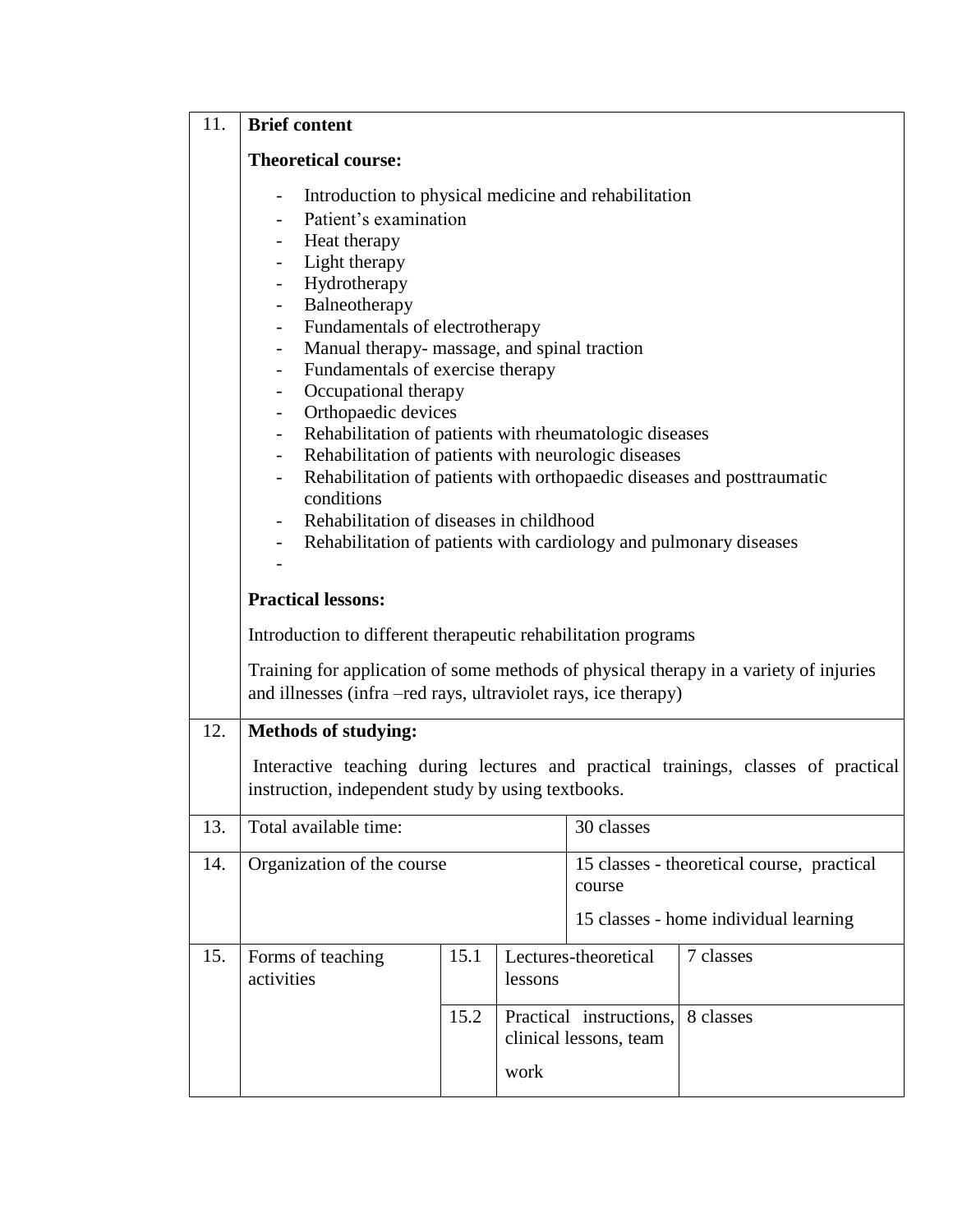| 16. | Other forms of activities            |                                                            | 16.1                                                                                                                                                | Practice                 |                    |  |  |
|-----|--------------------------------------|------------------------------------------------------------|-----------------------------------------------------------------------------------------------------------------------------------------------------|--------------------------|--------------------|--|--|
|     |                                      |                                                            | 16.2                                                                                                                                                | Individual tasks         |                    |  |  |
|     |                                      |                                                            | 16.3                                                                                                                                                | Individual               | 15 classes<br>home |  |  |
|     |                                      |                                                            |                                                                                                                                                     | learning                 |                    |  |  |
| 17. |                                      | Method of assessment                                       |                                                                                                                                                     |                          |                    |  |  |
|     | 17.1                                 | <b>Tests</b>                                               | $min - max$                                                                                                                                         |                          |                    |  |  |
|     |                                      |                                                            | Continual assessment - 1 (written) 54-90 points                                                                                                     |                          |                    |  |  |
|     |                                      | Final exam                                                 |                                                                                                                                                     | Final exam: final test   |                    |  |  |
|     |                                      |                                                            | Final test is written 54-90 points                                                                                                                  |                          |                    |  |  |
|     |                                      |                                                            | The grade in the final exam is given according to the<br>grading table, and on the basis of the sum of points<br>obtained in all of the activities. |                          |                    |  |  |
|     | 17.2                                 | Seminar<br>paper/project<br>(oral/written<br>presentation) |                                                                                                                                                     |                          |                    |  |  |
|     | 17.3                                 | Active                                                     |                                                                                                                                                     |                          | $min - max$        |  |  |
|     |                                      | participation                                              |                                                                                                                                                     | Theoretical course       | 1-3 points         |  |  |
|     |                                      |                                                            |                                                                                                                                                     | Practical course         | 5-7 points         |  |  |
| 18. | Grading criteria (points<br>/ grade) |                                                            |                                                                                                                                                     | up to 59 points          | $5$ (five) F       |  |  |
|     |                                      |                                                            |                                                                                                                                                     | from $60$ to $68$ points | $6$ (six) E        |  |  |
|     |                                      |                                                            |                                                                                                                                                     | from 69 to 76 points     | $7$ (seven) D      |  |  |
|     |                                      |                                                            |                                                                                                                                                     | from 77 to 84 points     | 8 (eight) C        |  |  |
|     |                                      |                                                            |                                                                                                                                                     | from 85 to 92 points     | 9 (nine) B         |  |  |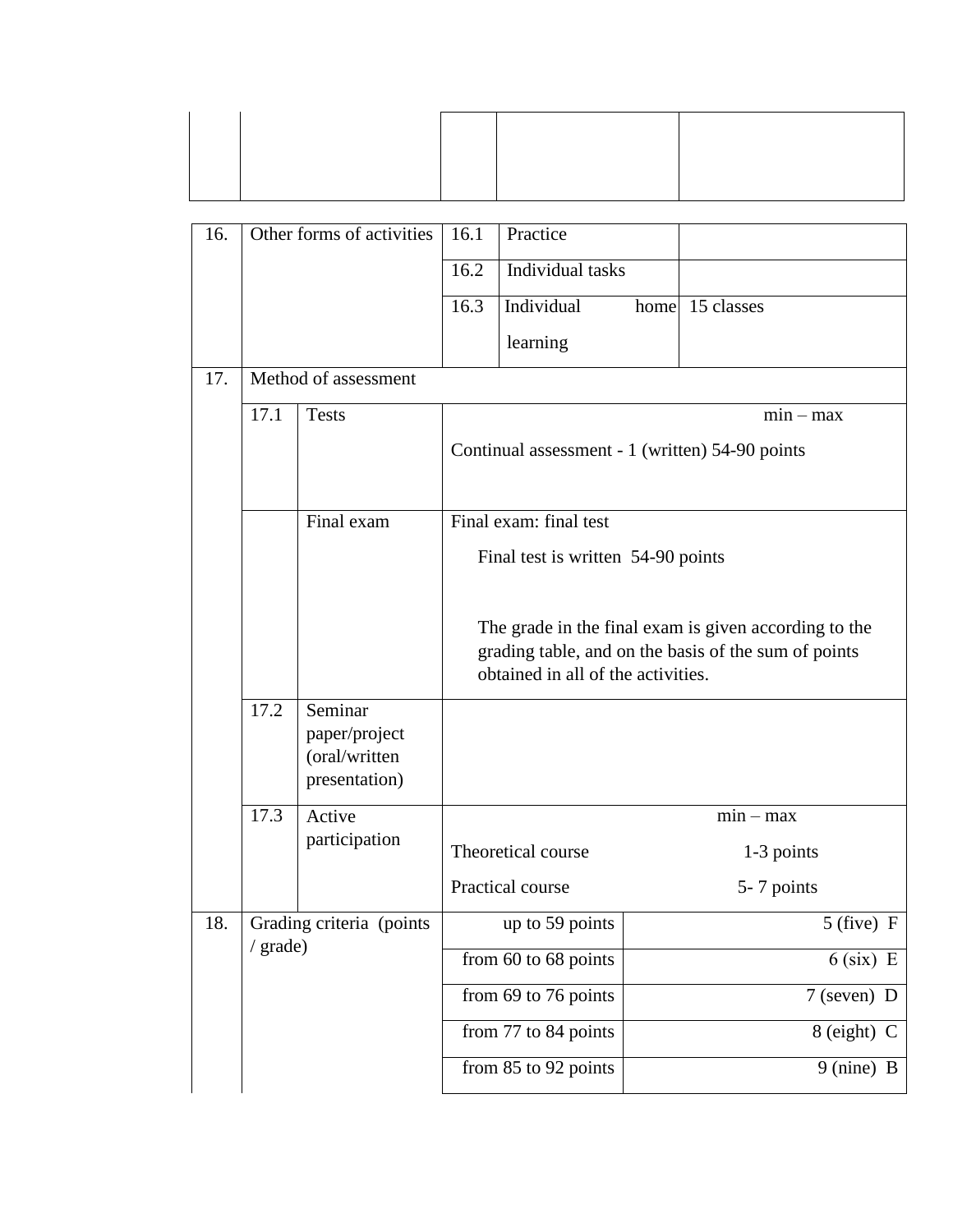|     |                                                 |              |                         | from 93 to 100                                                |                                                                                                         | $10$ (ten) A |        |  |  |
|-----|-------------------------------------------------|--------------|-------------------------|---------------------------------------------------------------|---------------------------------------------------------------------------------------------------------|--------------|--------|--|--|
|     |                                                 |              |                         |                                                               | points                                                                                                  |              |        |  |  |
| 19. | Requirement for signature                       |              |                         | The student is required to actively follow all of the planned |                                                                                                         |              |        |  |  |
|     | and taking the final exam                       |              |                         | activities.                                                   |                                                                                                         |              |        |  |  |
|     |                                                 |              |                         |                                                               | <b>Conditional criteria for assessment of knowledge:</b>                                                |              | In     |  |  |
|     |                                                 |              |                         |                                                               | order to get a signature, the student should obtain<br>minimum points in both theoretical and practical |              |        |  |  |
|     |                                                 |              |                         |                                                               | courses. The grade in the final exam is given according                                                 |              |        |  |  |
|     |                                                 |              |                         |                                                               | to the grading table, and on the basis of the sum of<br>points obtained in all of the activities.       |              |        |  |  |
|     |                                                 |              |                         |                                                               |                                                                                                         |              |        |  |  |
|     |                                                 |              |                         |                                                               |                                                                                                         |              |        |  |  |
| 20. |                                                 |              | Language of instruction | Macedonian                                                    |                                                                                                         |              |        |  |  |
| 21. |                                                 |              |                         |                                                               | Student's anonymous evaluation of the subject and                                                       |              |        |  |  |
|     | Method of monitoring<br>the quality of teaching |              |                         |                                                               | teaching stuff who are involved in the education.                                                       |              |        |  |  |
|     | process                                         |              |                         |                                                               |                                                                                                         |              |        |  |  |
| 22. | Литература                                      |              |                         |                                                               |                                                                                                         |              |        |  |  |
|     |                                                 |              | Задолжителна литература |                                                               |                                                                                                         |              |        |  |  |
|     |                                                 | P.6p         | Автор                   |                                                               | Наслов                                                                                                  | Издавач      | Година |  |  |
|     |                                                 | $\mathbf{1}$ | Erieta Nikolikj-        |                                                               | Textbook: Fizikalna Laserjet Skopje                                                                     |              | 2011   |  |  |
|     | 22.1                                            |              | Dimitrova,              |                                                               | medicina i                                                                                              |              |        |  |  |
|     |                                                 |              |                         |                                                               | rehabilitacija                                                                                          |              |        |  |  |
|     |                                                 |              | Laserjet, Skopje,       |                                                               | (Physical)<br>medicine                                                                                  |              |        |  |  |
|     |                                                 |              | 2011                    |                                                               | and rehabilitation),                                                                                    |              |        |  |  |
|     |                                                 |              |                         |                                                               |                                                                                                         |              |        |  |  |
|     |                                                 |              | Доплнителна литература  |                                                               |                                                                                                         |              |        |  |  |
|     |                                                 | P.6p         | Автор                   |                                                               | Наслов                                                                                                  | Издавач      | Година |  |  |
|     |                                                 | $\mathbf{1}$ | Eds.J. De Lisa          |                                                               | In Physical                                                                                             |              | 2011   |  |  |
|     | 22.2                                            |              |                         |                                                               | Medicine and                                                                                            |              |        |  |  |
|     |                                                 |              |                         | Rehabilitation.                                               |                                                                                                         |              |        |  |  |
|     |                                                 |              |                         |                                                               | Principles and<br>Practice                                                                              |              |        |  |  |
|     |                                                 |              |                         |                                                               | Some Chapters:                                                                                          |              |        |  |  |